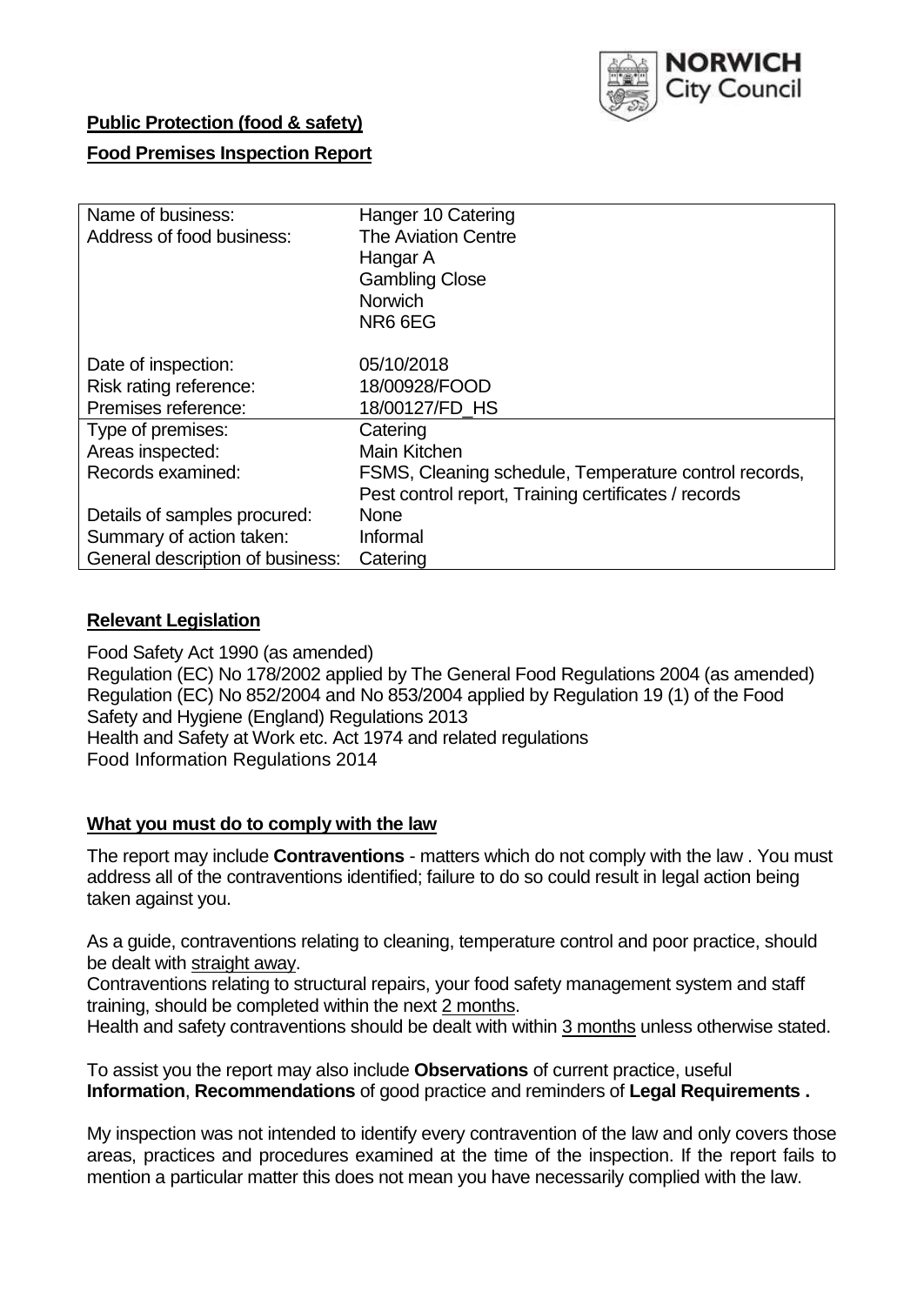# **FOOD SAFETY**

# **How we calculate your Food Hygiene Rating:**

The food safety section has been divided into the three areas which you are scored against for the hygiene rating: 1. food hygiene and safety procedures, 2. structural requirements and 3. confidence in management/control procedures. Each section begins with a summary of what was observed and the score you have been given. Details of how these scores combine to produce your overall food hygiene rating are shown in the table.

| <b>Compliance Area</b>                     |          |    |           | <b>You Score</b> |                |    |           |    |          |  |  |
|--------------------------------------------|----------|----|-----------|------------------|----------------|----|-----------|----|----------|--|--|
| Food Hygiene and Safety                    |          |    |           | 0                | 5              | 10 | 15        | 20 | 25       |  |  |
| <b>Structure and Cleaning</b>              |          |    | $\Omega$  | 5                | 10             | 15 | 20        | 25 |          |  |  |
| Confidence in management & control systems |          |    | 0         | 5                | 10             | 15 | 20        | 30 |          |  |  |
|                                            |          |    |           |                  |                |    |           |    |          |  |  |
| <b>Your Total score</b>                    | $0 - 15$ | 20 | $25 - 30$ |                  | $35 - 40$      |    | $45 - 50$ |    | > 50     |  |  |
| <b>Your Worst score</b>                    | 5        | 10 | 10        |                  | 15             |    | 20        |    |          |  |  |
|                                            |          |    |           |                  |                |    |           |    |          |  |  |
| <b>Your Rating is</b>                      | 5        | 4  | 3         |                  | $\mathfrak{p}$ |    |           |    | $\Omega$ |  |  |

Your Food Hygiene Rating is 5 - a very good standard

000006

# **1. Food Hygiene and Safety**

Food Hygiene standards are excellent. You demonstrated full compliance with legal requirements. You have safe food handling practices and procedures and all the necessary control measures to prevent cross-contamination are in place.**(Score 0)**

# Contamination risks

**Observation** I was pleased you could demonstrate effective E.coli 0157 control through the complete separation of raw and ready-to-eat food, the correct use of wash-hand basins and thorough handwashing, having dedicated equipment (including complex equipment) for raw and ready-to-eat foods, through 2-stage cleaning and the correct use of sanitisers, and by controlling the risks posed by soiled vegetables.

# Hand-washing

**Observation** Hand washing was managed well and wash-hand basins were well stocked with hand cleaning material.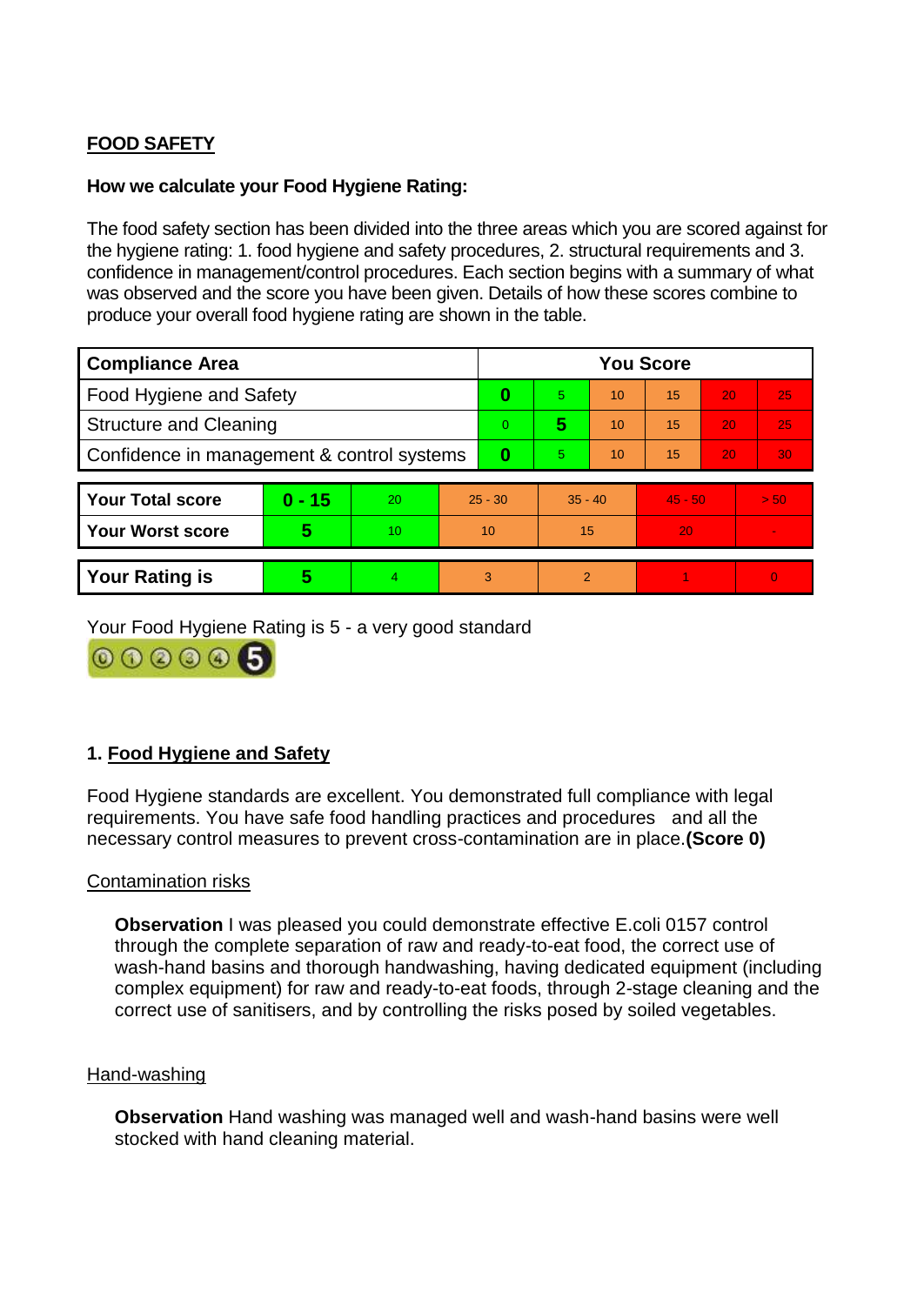# Temperature Control

**Observation** I was pleased to see you were able to limit bacterial growth and/or survival by applying appropriate temperature controls at points critical to food safety and that you were diligently monitoring temperatures.

# **2. Structure and Cleaning**

The structure facilities and standard of cleaning and maintenance are all of a good standard and only minor repairs and/or improvements are required. Pest control and waste disposal provisions are adequate. The minor contraventions require your attention. **(Score 5)**

# Cleaning of Structure

**Contravention** The following structural items were dirty and require more frequent and thorough cleaning:

• pipework to the washing up sink

# Cleaning of Equipment and Food Contact Surfaces

**Observation** You had colour-coded equipment on which to prepare food.

# Cleaning Chemicals / Materials / Equipment and Methods

**Observation** I was pleased to see that the premises was kept clean and that your cleaning materials, methods and equipment were able to minimise the spread of harmful bacteria between surfaces.

# Maintenance

**Contravention** The following items had not been suitably maintained and must be repaired or replaced:

• split seals to the freezer

# Facilities and Structural provision

**Observation** I was pleased to see the premises had been well maintained and that adequate facilities had been provided.